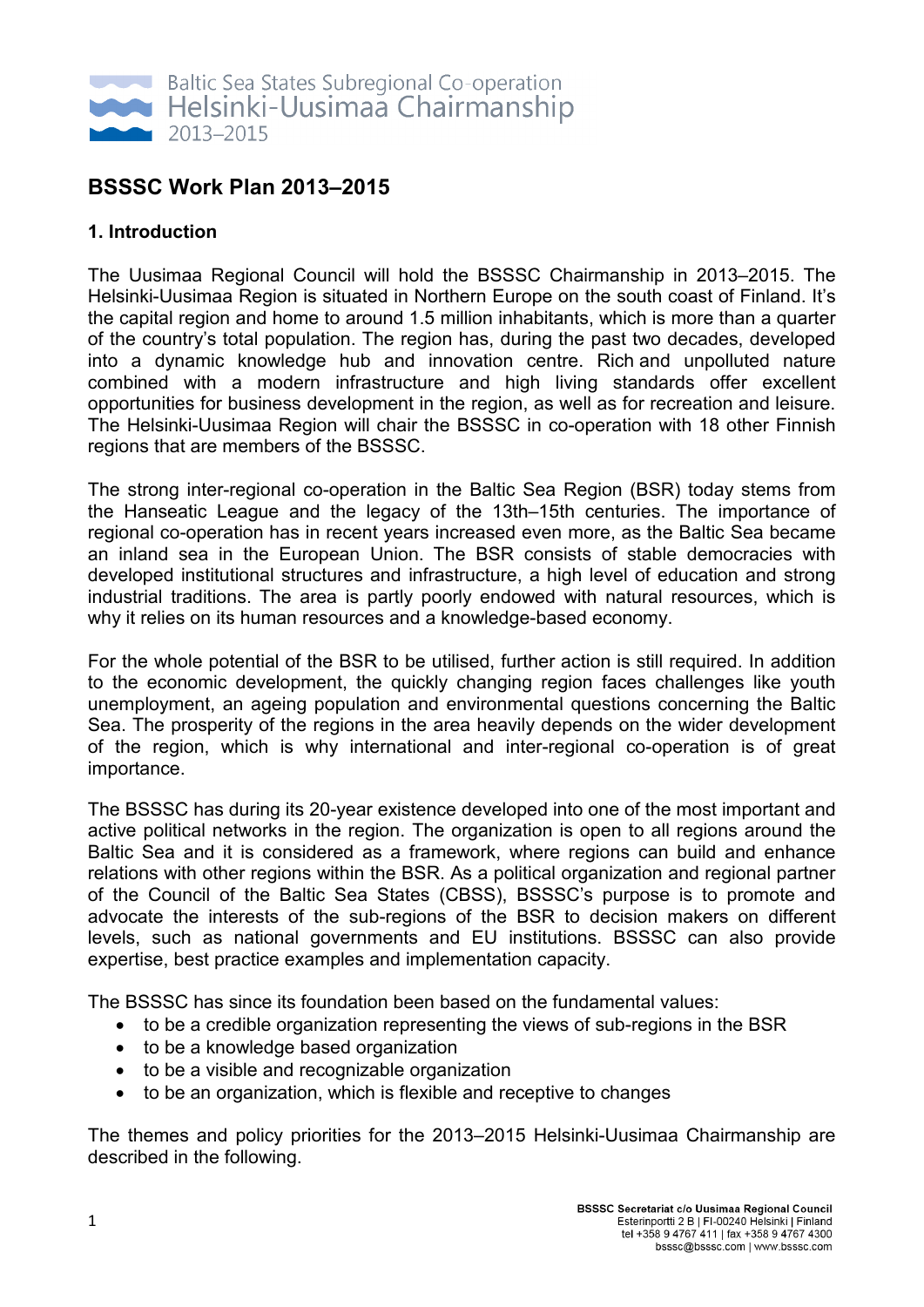

### **2. Cross cutting themes and policy priorities in 2013-2015**

During the 2013-2015 period the Finnish Chairmanship will carry on the work the previous Chairs have created. Traditional BSSSC policy areas such as maritime policy, energy and climate, youth, the northern and arctic dimension and cohesion policy will be supported and developed. The **EU Strategy for the Baltic Sea Region (EUSBSR), entrepreneurship** and **innovation** will be cross cutting themes that will be addressed during the Chairmanship. The Chairmanship will continue to promote co-operation between the EU and neighboring regions Norway, the Russian Federation and Belarus. BSSSC will continue to strengthen the involvement of Russian sub-regions and actors in the work of the organization.

Co-operation with other Baltic Sea organizations has traditionally been very important for BSSSC. A Joint position on the implementation of the EU Strategy for the Baltic Sea Region was established in 2012 in co-operation with B7 Baltic Islands Network, Baltic Development Forum (BDF), CPMR Baltic Sea Commission, Euroregion Baltic (ERB) and Union of the Baltic Cities (UBC). The renewal of the Declaration of common interest by the Committee of the Regions (CoR), B7, UBC, Euroregion Baltic (ERB) and Euroregion Pomerania was also signed in 2012.

The Helsinki-Uusimaa chairmanship will do its utmost to continue the fruitful co-operation BSSSC has established with other policy formulating organizations in the BSR. The Chairmanship will promote co-operation and strive to find synergy between the work and working groups of the different organizations such as the CBSS, CoR- Intergroup Baltic, Northern Dimension, BDF, B7, UBC, Baltic Sea Parliamentary Conference (BSPC), CPMR Baltic Sea Commission (BSC), ERB and the Network of the Northern Sparsely Populated Areas (NSPA). While Uusimaa Regional Council also holds the secretariat of the CPMR Baltic Sea Commission until the end of 2014, the secretariats of the two organizations will be combined during the Chairmanship. The Region holds the Presidency of CPMR Baltic Sea Commission during the period May 2014 – May 2016.

The EUSBSR has since its establishment guided the actions of the BSSSC and its regions. BSSSC has since the very beginning participated as a key stakeholder in the planning and implementation of the strategy. The European Commission's consultation on the EUSBSR was e.g. launched during the BSSSC Annual Conference in Kaunas 2008, and the first Annual Forum of the EUSBSR was organized back-to-back with the BSSSC Annual Conference in Tallinn in 2010. BSSSC will continue to promote and support the strategy also in the future. The EUSBSR is a very important macro-level tool for finding solutions for problems like pollution of the Baltic Sea and poor transport connections in the BSR. It's extremely important that regional networks like the BSSSC and its sub-regions participate in the planning and execution of the strategy as they can facilitate and participate in the implementation on the ground. This way the regions in the BSR including Russia can benefit from the achievements of the strategy.

Considering the current economic situation, entrepreneurship and innovation are important issues for the BSSSC to promote during the next two years. Entrepreneurship and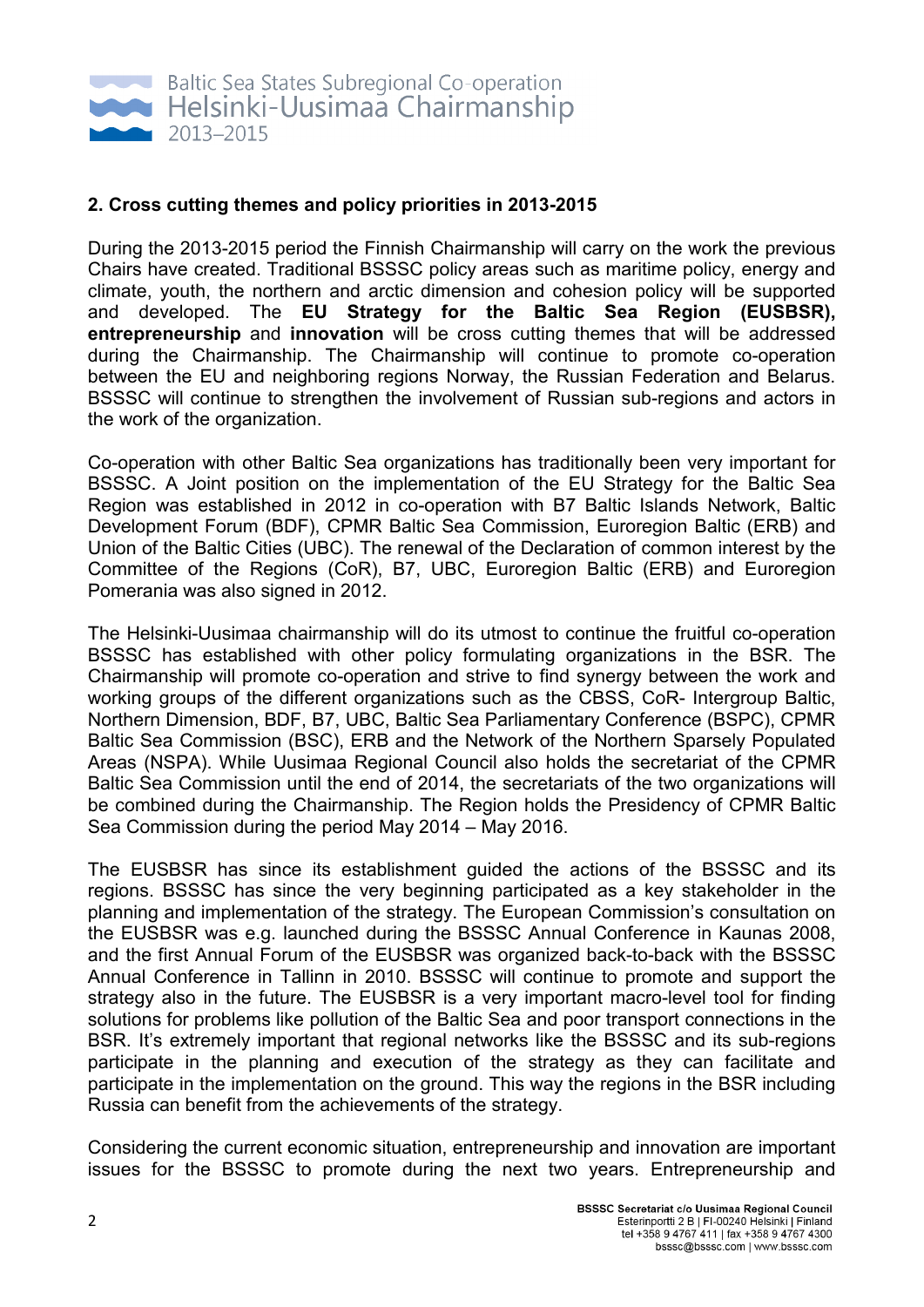

innovation are especially important when recovering from economic downturn and focus must be laid on how to improve economic growth, competitiveness, job creation and sustainable development in the regions. The aforementioned are also some of the priorities in the Europe 2020 Strategy - the EU ten-year growth strategy aiming to create smart, more sustainable and more inclusive growth in the Union. In addition, the BSR is an important testing site for internationalisation for many small- and medium-sized enterprises because the business environment is quite similar in the whole area. In the near future, new Baltic Sea entrepreneurs will be required in all of the BSR countries.

# **3. BSSSC Resources 2013-2015**

As BSSSC is a non-fee political network, it relies on the commitment and activity of its member regions. A functioning organization requires active participation of regions from all of the BSR and participation of any kind is warmly welcomed.

The BSSSC working bodies set the organization's policy goals and objectives. They are also responsible for implementing the goals and objectives in the member regions. During the 2013-2015 period the BSSSC consists of the following actors:

- The BSSSC Chairperson Regional Mayor of Helsinki-Uusimaa Mr. Ossi Savolainen
- The BSSSC Board consisting of two representatives per each Baltic Sea country and two youth board members
- The BSSSC Secretariat situated at Uusimaa Regional Council
- The BSSSC Working Group on Maritime Policy
- The BSSSC Working Group on Youth Policy
- The BSSSC Rapporteur on Cohesion Policy
- The BSSSC Rapporteur on the EU Strategy for the Baltic Sea Region
- The BSSSC Rapporteur on Baltic Sea Region Programme
- The BSSSC Rapporteur on the Northern and Arctic Dimension
- The BSSSC Rapporteur on Transport and Infrastructure
- The BSSSC Rapporteur on Culture & Regional Identity
- The Brussels Antenna Helsinki EU Office

To ensure continuity, a Troika is established by the former Chair, the Westpomeranian Region, the current Chair, Helsinki-Uusimaa, and the chair region to be designated for 2016–2017.

To keep the BSSSC member regions and other stakeholders informed, the BSSSC website (http://www.bsssc.com) will actively be updated. The Chairmanship will also publish the BSSSC newsletter "BSSSC News" two to three times per year.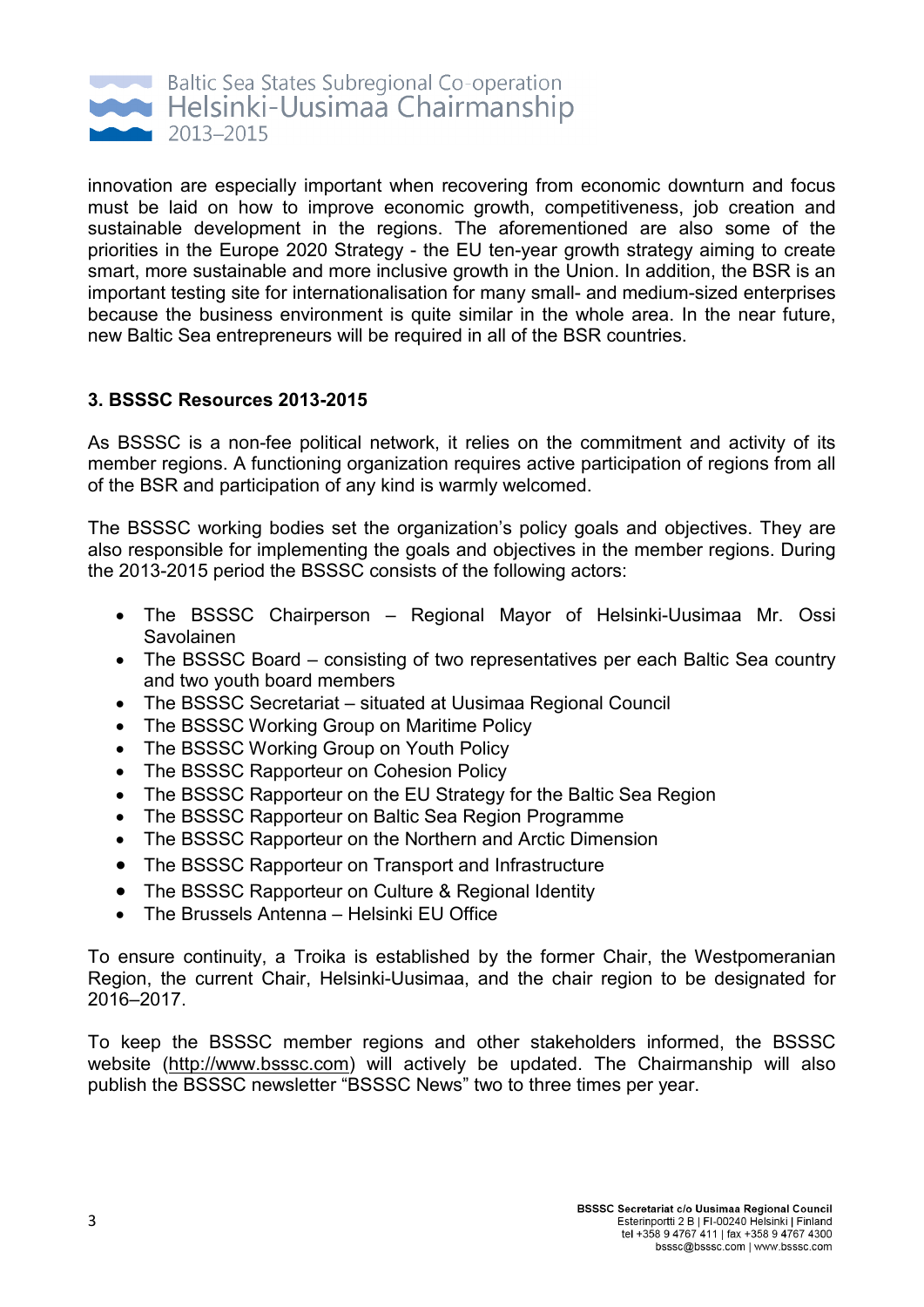

# **4. BSSSC Policy Areas 2013–2015**

During the Finnish BSSSC Chairmanship seven policy areas will be highlighted. The policy area work will be done in different working groups, which the Chairmanship will support and develop actively.

#### 4.1. Maritime Issues

Maritime issues contain a vast field of different policies varying from maritime spatial planning to maritime safety. The BSSSC has since 2007 been advocating the development of a common maritime policy of the BSR and in 2008 the BSSSC Working Group on Maritime Policy was established.

Maritime spatial planning and maritime safety are topical issues during the Finnish BSSSC Chairmanship.The European Commission approved the proposal for a common directive on Maritime Spatial Planning (MSP) in summer 2014.

The risk of accidents at sea has grown despite implemented measures including improved oil spillage prevention facilities. Construction, consumption and traffic also create a burdensome load on the nature and the whole environment of the BSR. The Baltic Sea is currently viewed as one of the most polluted waterways in the world, which is why the BSR must attach particular attention on the environmental protection of the sea and on sustainable development of the surrounding regions. The BSSSC plays an important role as a platform and facilitator in this co-operation.

Many of these maritime issues have already been focused on in the CPMR Baltic Sea Commission Maritime Issues Working Group that the Uusimaa Regional Council currently chairs. The Chairmanship sees combining the work of these two working groups as a great opportunity of synergy effects and added value for both organizations and their member regions.

BSSSC will:

- formulate political requirements of the regions towards decision-making bodies at the national and European level in maritime issues
- continue its commitment to an ambitious implementation of the European Maritime Policy in the Baltic Sea Region and to develop the BSR into an European maritime best practice region by 2015
- continue to contribute to the implementation of the Clean Baltic Shipping Project, a BSSSC initiative, which was included to the HELCOM Baltic Sea Action Plan as a result of the EU Commission's consultation process
- support the implementation of IMO and EU Directives on the reduction of sulphur emissions from shipping in the BSR from 2015
- search for co-operation with other Baltic Sea policy formulating organizations and projects like the CBSS, BSPC, HELCOM, CPMR Baltic Sea Commission, Northern Dimension Partnership on Transport and Logistics (NDPTL), BONUS, Baltic Sea Forum (BSF) and VASAB in order to reach synergy effects and join forces for an integrated maritime policy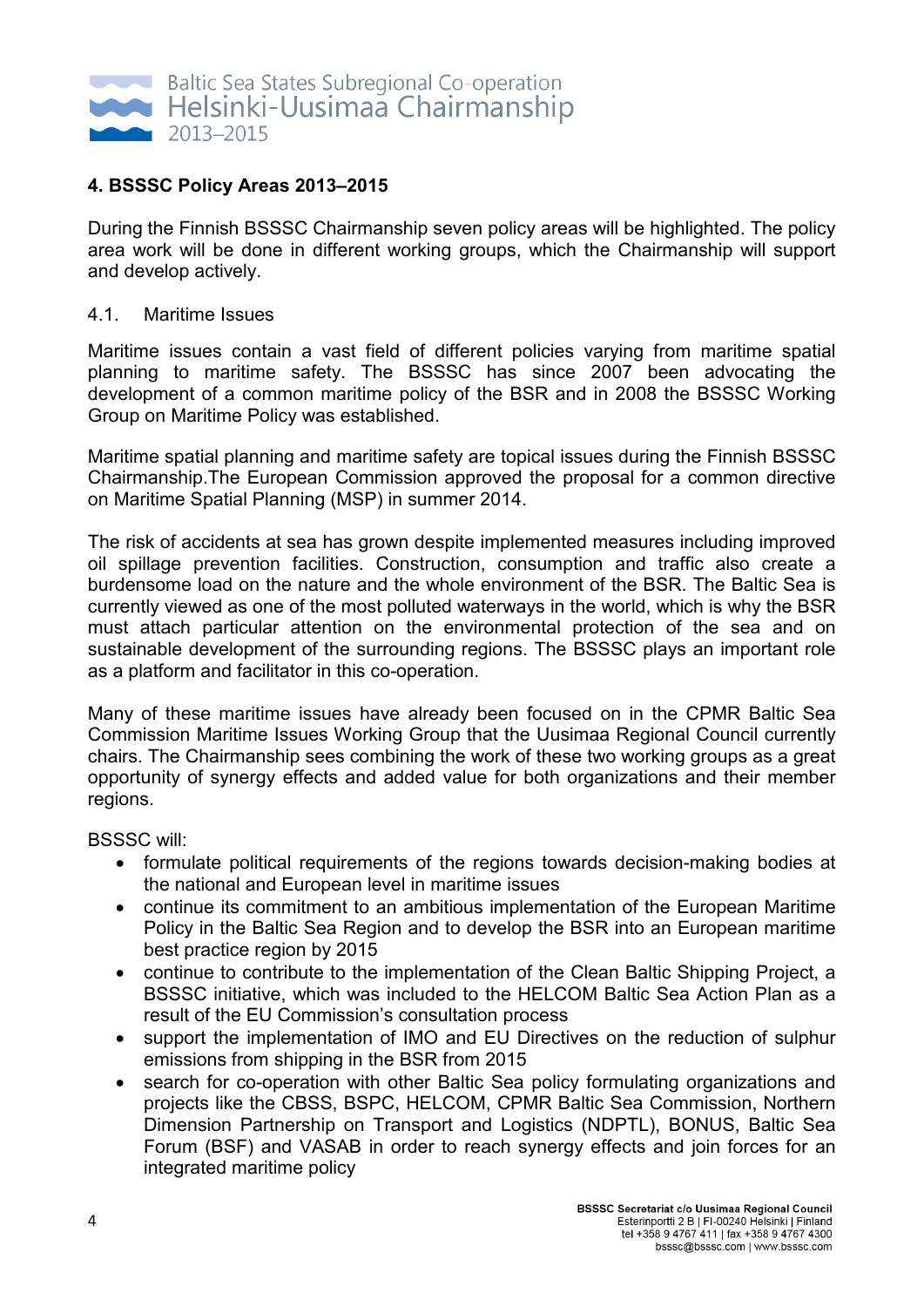

Main responsibility within the BSSSC Board lies Helsinki-Uusimaa, Finland.

# 4.2. Energy and Climate Issues

Energy and Climate Issues are important factors when it comes to the sustainable development of the BSR. The use of renewable energy solutions and bioenergy has become more and more important due to the changing climate and the decreasing energy resources.

The BSR faces big challenges as global climate change continues. The Baltic Sea countries have a large number of possibilities to cooperate and share good practice in adaptation and mitigation activities. On the other hand, each Baltic Sea country still has a great need to look after its own measures related to climate change as particularly different weather disturbances are estimated to increase and strengthen. Rising sea levels and powerful winter storms can cause damaging floods and storm damage to normal life already on a short time scale.

The economic crisis has hit the public finances, which calls for innovation and ingenuity in creating sustainable and resource efficient energy and climate friendly solutions. The BSR is known for its know-how and efforts in the fields of research, development and innovation. This should be exploited efficiently when planning energy and climate policies, creating clean tech and developing the regions into centers of innovative green technologies.

BSSSC will:

- formulate political requirements of the regions towards decision-making bodies at the national and European level on energy and climate issues
- promote the development and use of renewable energy sources such as wind, hydro power and bio mass
- support and contribute to the implementation of the HELCOM Baltic Sea Action Plan
- continue co-operation with Baltex and Baltic 21
- co-operate closely with other BSR organisations and contribute through networks and forums for dialog
- continue to support climate change combating projects such as Clean Ship and Cool Bricks as well as new project initiatives relevant to the regions around the Baltic Sea

Main responsibility within the BSSSC Board for BSSSC's cooperation with Baltex and Baltic 21 lies with Hamburg, Germany. Central Finland and Helsinki-Uusimaa are responsible for the Energy and Climate Issues.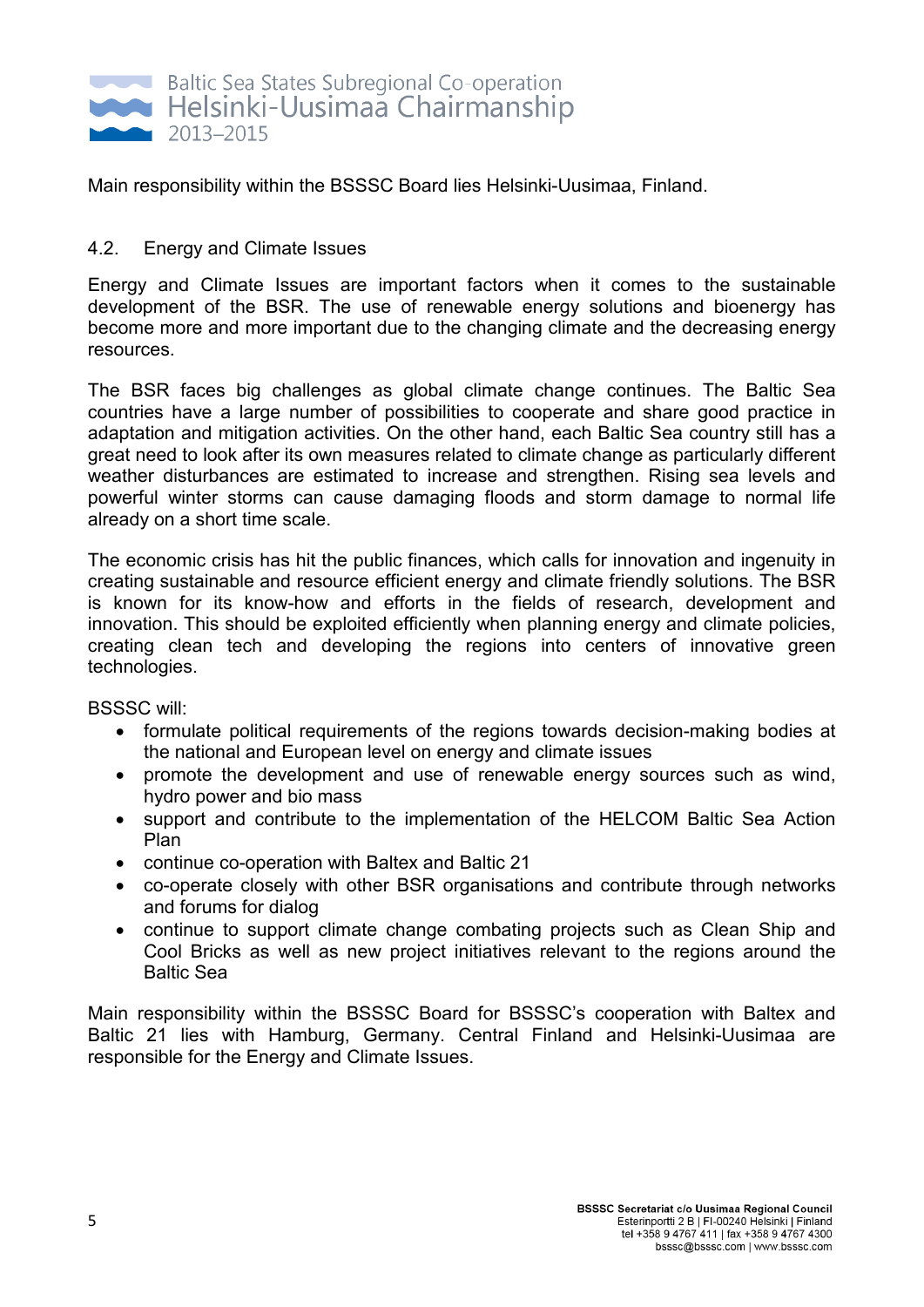

# 4.3. Youth Policy

The BSSSC Working Group on Youth Policy was established in 2006. The Helsinki-Uusimaa Chairmanship will in the field of youth policy continue the strong efforts the Westpomeranian Chairmanship carried out during the 2011–2012 period.

Chairmanship also wishes to focus on e.g. tackling youth unemployment and promotion of entrepreneurship education and youth guarantee schemes on the regional level.

The BSR youth is also well represented in the BSSSC organization. The Youth Network representatives are elected as the BSSSC Board members and hold full membership of the BSSSC Board. Each BSSSC Annual Conference is preceded by a youth event gathering young people from countries of the BSR. The event is prepared and organized by joint effort of the host region and the youth.

BSSSC will:

- formulate political requirements of the regions towards decision-making bodies at the national and European level in youth policy
- help tackling youth unemployment, promote entrepreneurship education and youth guarantee schemes on the regional level
- support the youth in their will to comment on and contribute to the BSSSC policy in all fields that are of youth interest
- support the efforts of the working group on youth policy to establish solid cooperation with other organizations dealing with youth issues
- encourage youth to take part in the BSSSC working groups
- organize a youth event along the BSSSC Annual Conference

Main responsibility within the BSSSC Board lies with the West Pomeranian Region, Poland.

### 4.4. The Northern and Arctic Dimension

The Arctic Dimension contains many policies dealing with the northernmost part of the BSR. Northern Dimension - that first was introduced in 1997 – is still a relevant policy in Northern Europe. The new concept of Arctic Dimension comprises the northernmost areas of the BSR and the transport passages to the North-East and North-West. The Barents Sea and the Norwegian Sea issues, the new concept of the North-East Passage leading from the BSR along the Siberian coasts towards the Far East will have an important role in future transport policy and operations. There is currently a lot of research work about the arctic regions and seas, also because of the climate change.

The area of interest would cover Iceland and the northernmost parts of Norway, Sweden, Finland and the Russian Federation. Russia's economic and political development is one of the key factors in the development of the BSR and Russian participation is extremely important for a successful implementation of the EUSBSR. The Northern and Arctic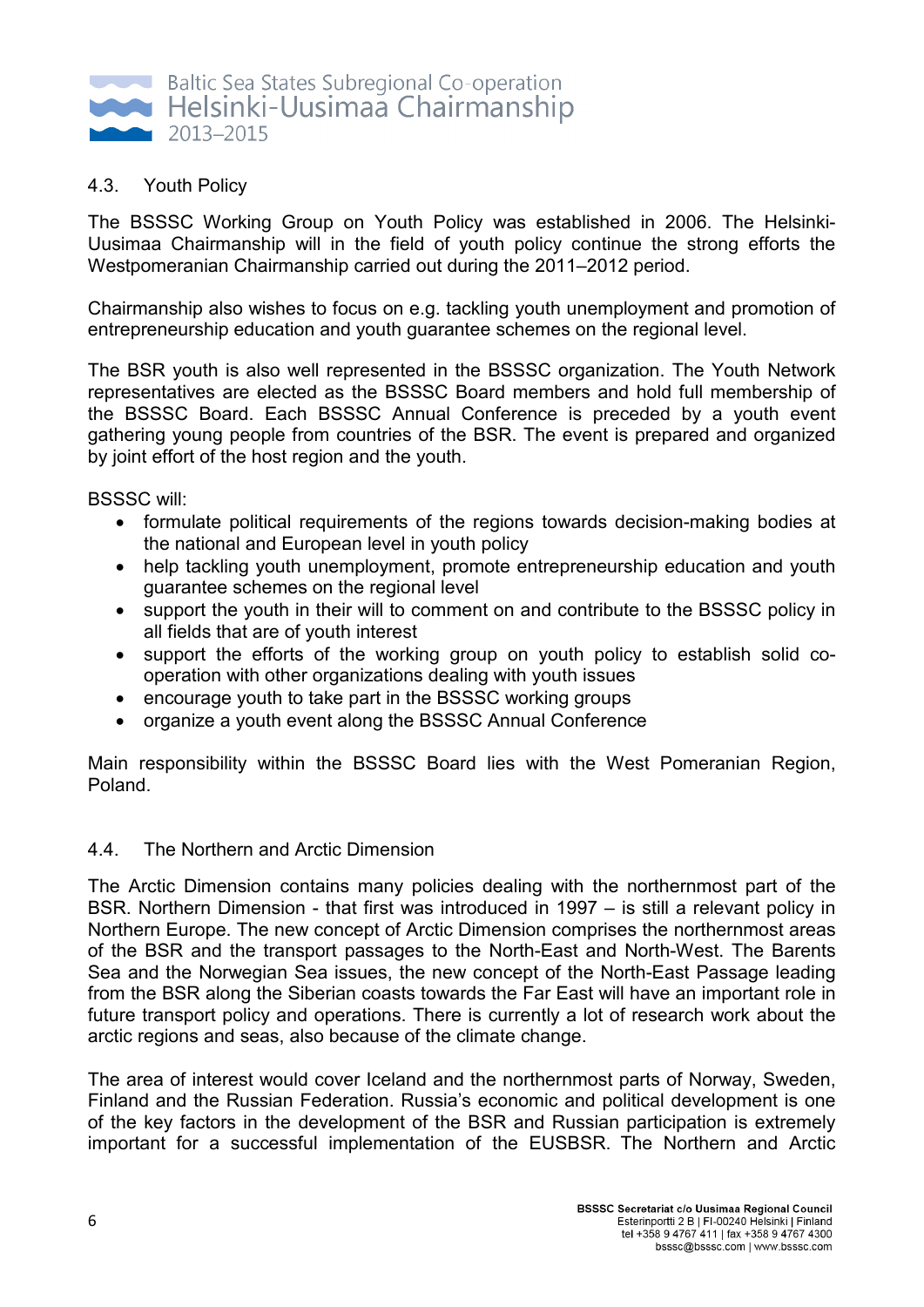

Dimension should thus be seen as a regional reflection of the overall EU-Russia cooperation framework.

The BSSSC will:

- take part in the Northern Dimension Steering Group meetings on behalf of subregional level in the BSR and report back to the other cooperating organisations
- formulate political requirements of the regions towards decision-making bodies at the national and European level concerning the Northern and Arctic Dimension
- encourage co-operation between EU and the Russian Federation in the Northern and Arctic Dimension
- continue to participate in the Northern Dimension Partnership in Public Health and Social Well-being (NDPHS)
- continue to follow the Northern Partnership on Culture (NDPC), ND Business Council (NDBC) and Northern Dimension Institute (NDI)

The main responsibility within the BSSSC Board lies with Eastern Norway County Network (ENCN).

# 4.5. Cohesion Policy

The Finnish Chairmanship will continue the work related to the EU programming period for 2014–2020. In the beginning of Finnish Chairmanship the regulations on the future Cohesion Policy were still negotiated by the European Council and the European Parliament simultaneously with the negotiations on the EU Multi-Annual Financial Framework for 2014–2020.

In the autumn of 2011 a BSSSC statement on 'Cohesion Policy in the Multi-Annual Financial Framework 2014-2020' established and sent to the European Commission, the Council of the EU, the European Parliament and the Committee of the Regions. In addition to this, a letter on BSSSC's views on the legislative proposals for the cohesion policy was sent to the Commission. BSSSC supports the Commission's proposal to focus the Cohesion Policy within the Europe 2020 Strategy.

The Chairmanship will lay focus on ensuring that the principles of subsidiarity and multilevel governance will be taken into account when preparing, implementing and monitoring the new Partnership Contracts and Structural Funds Programmes. Taking these principles in account is a prerequisite for a successful implementation of the strategies on the ground.

The BSSSC will:

- promote the principles of subsidiarity and multi-level governance in the implementation of the cohesion policy
- provide a platform for exchanging experiences on how cohesion policy schemes are implemented in the regions
- support the development of regional and transnational projects and function as a thematic platform for project development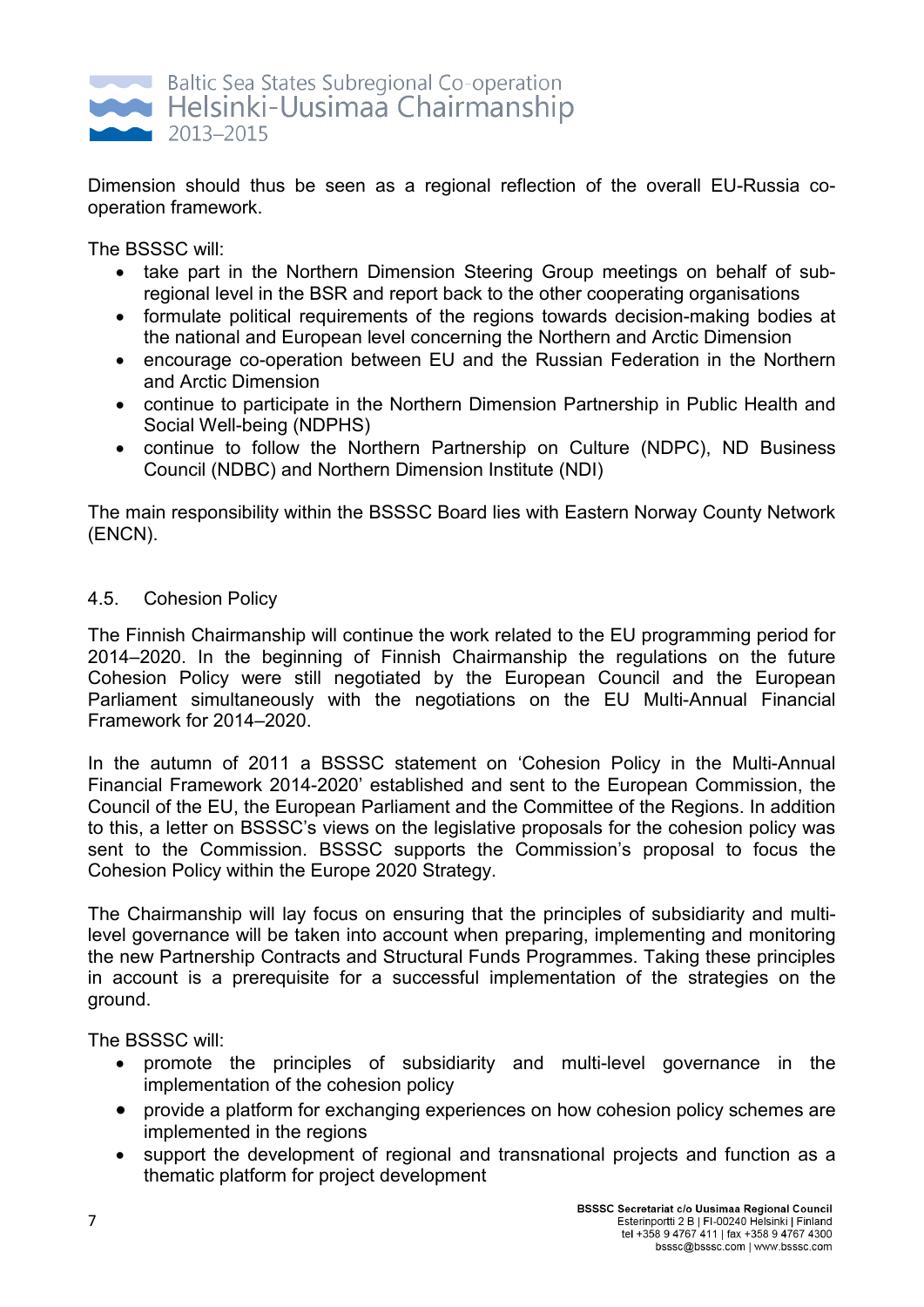

• promote regional innovation strategies for smart specialization and the implementation of the objectives of the EUSBSR through relevant Operational Programmes

Main responsibility within the BSSSC Board lies with Danish Regions. ENCN is responsible for the rapporteurship on the Baltic Sea Region Programme while Pomerania, Poland is responsible for the rapporteurship on the EUSBSR.

### 4.6. Transport and Infrastructure issues

Functional international transport connections are fundamental for the competitiveness of companies located in the BSR. In order to have good accessibility, the BSR needs to have well-functioning road and rail connections which are, in turn, interconnected with harbours and airports.

As the European Commission states in its Communication concerning the European Union Strategy for the Baltic Sea Region (COM(2012) 128 final): *"Research, innovation and trade links need to be reinforced, while transport and energy connections have big gaps – the*  eastern and northern parts of the Region are still too often isolated from the rest of the *EU."* Promoting the development of functioning transport corridors is thus a topical and important issue for the BSSSC.

The BSSSC will:

- formulate political requirements of the regions towards decision-making bodies at the national and European level in transport and infrastructure policies
- focus on improving sustainable connectivity, strengthening accessibility and promoting the transport corridors of the BSR
- follow the Northern Dimension Partnership on Transport and Logistics (NDPTL)
- support the implementation of relevant recommendations from transnational projects, such as the TransBaltic Macroregional Transport Action Plan and corresponding political resolution

Main responsibility within the BSSSC Board lies with Vest-Agder, Norway.

# 4.7. Culture and Regional Identity

Culture plays a crucial role in integrating the region and in developing and strengthening the BSR's regional identity. Promoting culture and creative industries contributes to the region's image as an attractive place for living and working. The BSR has a highly attractive and diverse culture which is an asset we would be well advised to make it much more visible.

Culture and creative industries are of growing importance for the European economy. The sector produces a growing share of the gross value added in the EU. The number of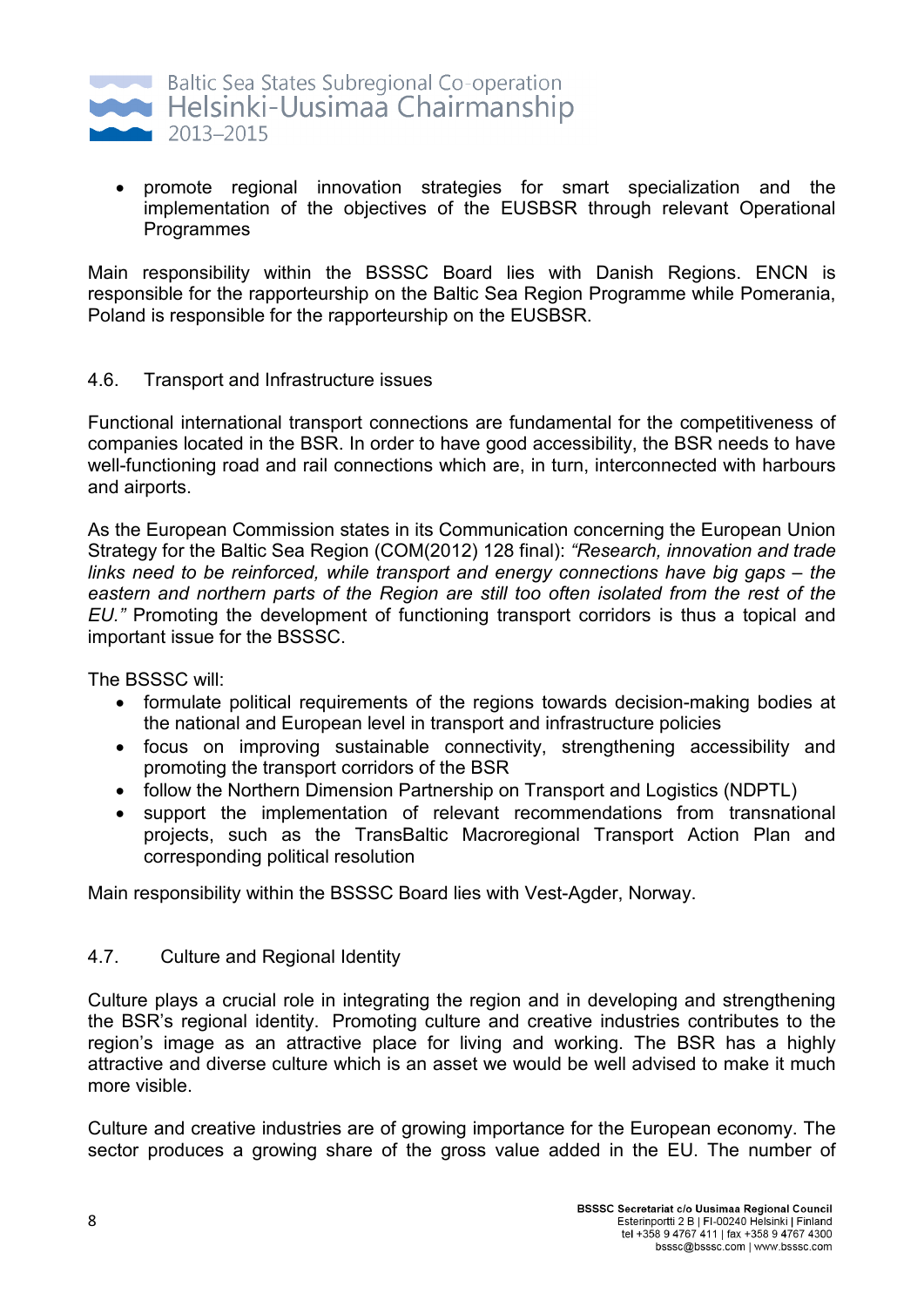

employees in this sector has grown significantly in the last years. Furthermore, culture and creativity are important drivers for social and economic innovation.

These are some of the reasons why region Schleswig-Holstein, together with Poland, has taken over responsibility for the Priority Area Culture (PA Culture) of the EUSBSR. The BSSSC strongly supports objectives and projects of PA Culture.

BSSSC will:

- formulate political requirements of the regions towards decision-making bodies at the national and European level in cultural issues
- support projects suitable to visualize the rich and diverse culture and cultural heritage of the Baltic Sea Region and to develop cultural and creative industries
- support projects suitable to develop and strengthen the BSR's regional identity
- support efforts taken to increase coherence and co-operation between BSR cultural-policy bodies of the local, the regional and the national level

Main responsibility within the BSSSC Board lies with Schleswig-Holstein, Germany.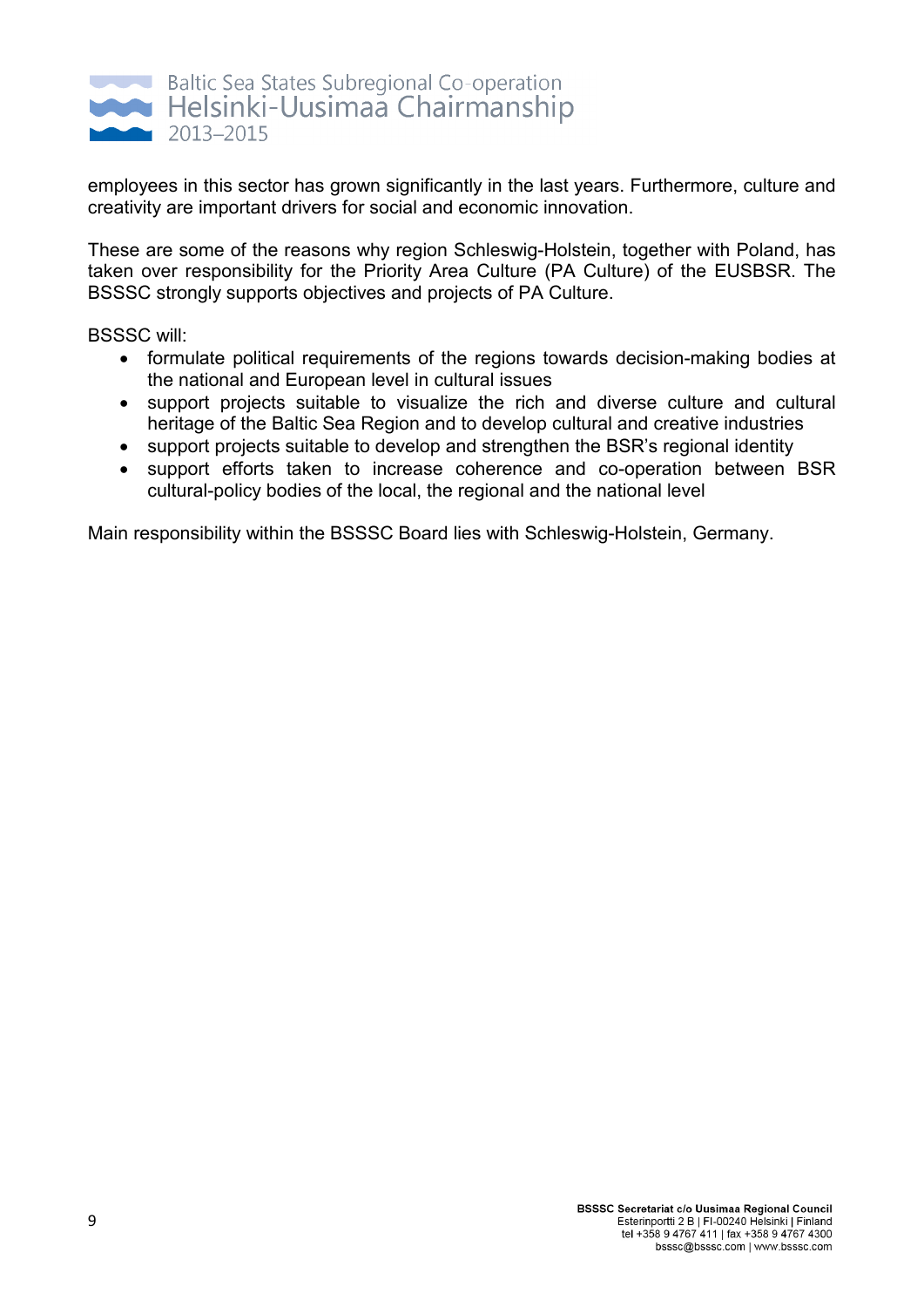

### **BSSSC Work Plan Appendix**

#### **List of abbreviations and acronyms**

BALTEX The Baltic Sea Experiment is a Regional hydroclimate project that focuses on research on e.g. regional climate change, water management and biogeochemical cycles and transport processes.

http://www.baltex-research.eu/

Baltic 21 The Baltic 21 consists of the CBSS Expert Group on Sustainable Development and a network of ca 200 partners from different levels and sectors. The goal of the Baltic 21 is to advance sustainable development in the region and to function as a co-operation forum for stakeholder groups.

#### http://www.cbss.org/Environment/baltic-21

BASREC Baltic Sea Region Energy Cooperation comprises of the Nordic and the Baltic countries, Germany, Poland, Russia and the European Commission. It supports competitive, efficient and well-functioning energy markets in order to achieve sustainable growth, security and prosperity in the region.

#### http://basrec.net/

BDF Baltic Development Forum is a networking organization comprising of large companies, cities, investors and business associations in the Baltic Sea Region. The BDF strives to facilitate contact building in the region in order to stimulate growth, innovation and competitiveness.

#### http://www.bdforum.org/

BONUS Bonus is a joint research and development programme that combines the work of marine, maritime, economical and societal researchers in order to address the challenges of the Baltic Sea Region.

#### http://www.bonusportal.org/

BSF The Baltic Sea Forum is a private organization that organizes events on economic and political developments within the region and functions as a cooperation forum for different stakeholders including representatives of the business world, politics and administration.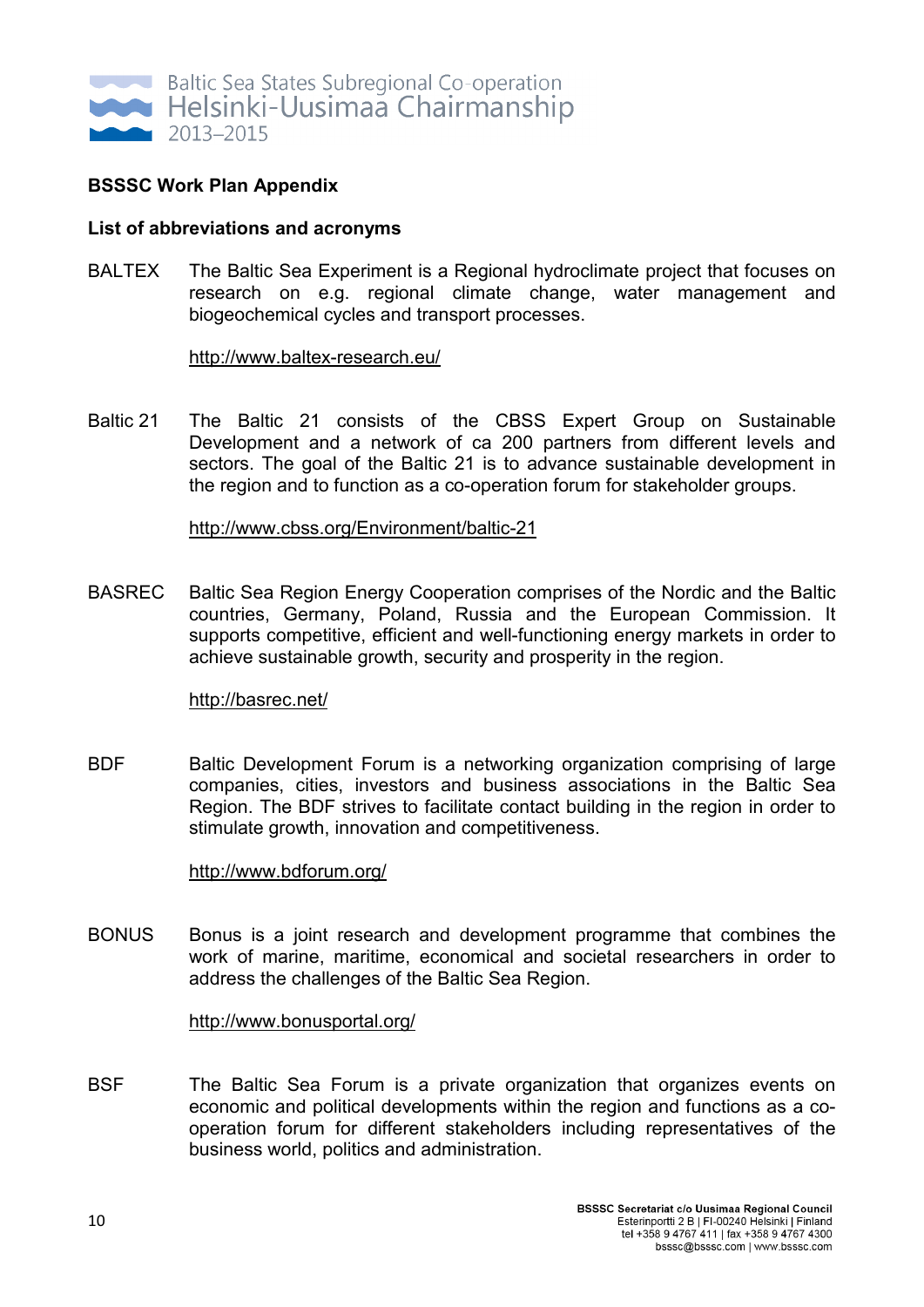

#### http://www.baltic-sea-forum.org/

BSPC The Baltic Sea Parliamentary Conference is a co-operation forum for parliamentarians in the Baltic Sea Region. It consists of members from 11 national parliaments, 11 regional parliaments and 5 parliamentary organizations. The goal of the BSPC is to raise discussion on topical political issues, promote a sustainable environmental, social and economic development of the region and increase the visibility of the region in a wider European context.

#### http://www.bspc.net/

B7 The B7 Baltic Islands Network is a network between the seven largest islands (Bornholm (DK), Gotland (SE), Hiiumaa (EE), Rügen (DE), Saaremaa (EE), Åland (FI) and Öland (SE)) in the Baltic Sea. The network's goal is to promote the strategic goals of the islands.

#### http://www.b7.org/

CBSS The Council of the Baltic Sea States is an inter-governmental political forum that serves as a coordinator of the co-operation between the eleven Baltic Sea Region States and the European Commission. The member states are represented by their Ministers for Foreign Affairs. The Presidency of the Council rotates among the member states.

#### http://www.cbss.org/

CoR The Committee of the Regions is an EU advisory body that functions as the voice of the local and regional authorities by presenting reports on the European Commission's proposals. The Commission, the Council and the Parliament must consult the CoR before decisions on issues concerning local and regional government are taken. In the CoR there is also a Baltic Sea Regions Interregional Group.

#### http://cor.europa.eu/

CPMR BSC The Baltic Sea Commission is one of the six geographical commissions of the Conference of the Peripheral Maritime Regions. The BSC consists of 24 regions in Estonia, Finland, Germany, Norway, Poland and Sweden. The BSC's main goal is to ensure that the opinions of its member regions are taken into account when EU policies are being shaped.

#### http://www.balticseacommission.info/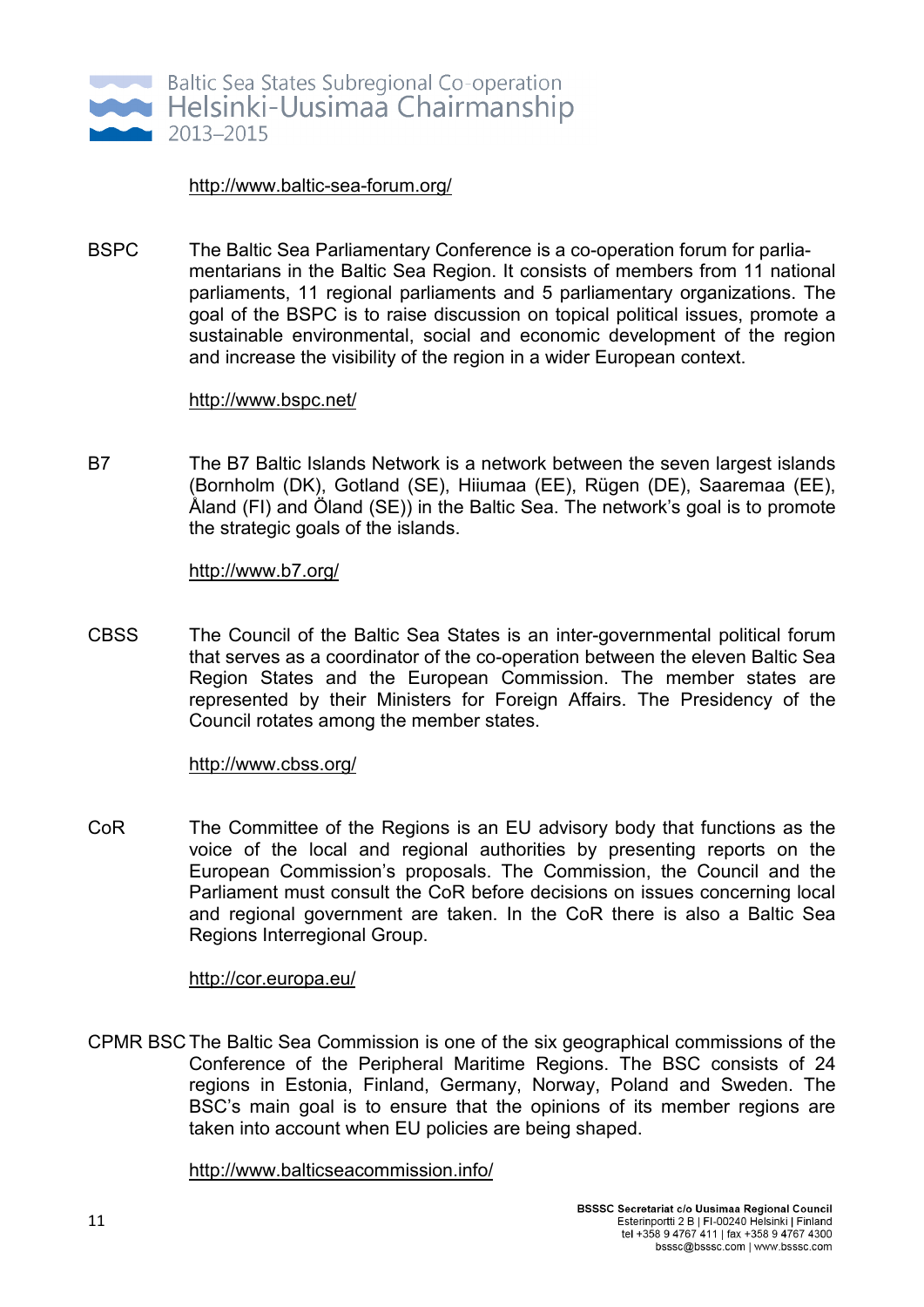

ERB Euroregion Baltic is a co-operation in the south-east Baltic Sea Region. It consists of eight regions in Denmark, Lithuania, Poland, Russia and Sweden. The goal of the ERB is to facilitate political dialogue in the region and promote sustainable, economic, social and environmental development. Local and regional authorities, the private and public sector and NGOs are represented in the co-operation.

http://www.euroregionbaltic.eu/

Euroregion Pomerania The Euroregion Pomerania comprises of Northwest Poland, South Sweden and Northeast Germany. The members consist of the Association of Polish Local Authorities of the EUROREGION POMERANIA (PL) the Association of Local Authorities Europaregion POMERANIA e.V. (DE) and the Scania Association of Local Authorities (SE). The co-operation aims at supporting joint activities to develop the region in fields such as business, environment and education.

http://www.pomerania.net/

EUSBSR The EU Strategy for the Baltic Sea Region is the first European macroregional strategy. The purpose of the strategy is to reinforce cooperation within the region and promote a balanced development in the area. The strategy is a framework for tackling challenges like the environmental condition of the sea, transport bottlenecks and energy interconnections. It also strives to build cross border markets and research and innovation networks.

http://www.balticsea-region-strategy.eu/

HELCOM The goal of the Helsinki Commission is to protect the marine environment of the Baltic Sea. HELCOM is the governing body of the "Convention on the Protection of the Marine Environment of the Baltic Sea Area" (Helsinki Convention) and functions by intergovernmental co-operation between Denmark, Estonia, the European Community, Finland, Germany, Latvia, Lithuania, Poland, Russia and Sweden. The HELCOM Baltic Sea Action Plan (BSAP) aims to restore a good ecological status of the Baltic marine environment by 2021.

#### http://www.helcom.fi/

ND The Northern Dimension policy is a co-operation between the EU, Russia, Norway and Iceland. Geographically the ND comprises of the Baltic Sea and Barents Regions, North-West Russia, Iceland and Greenland. In addition to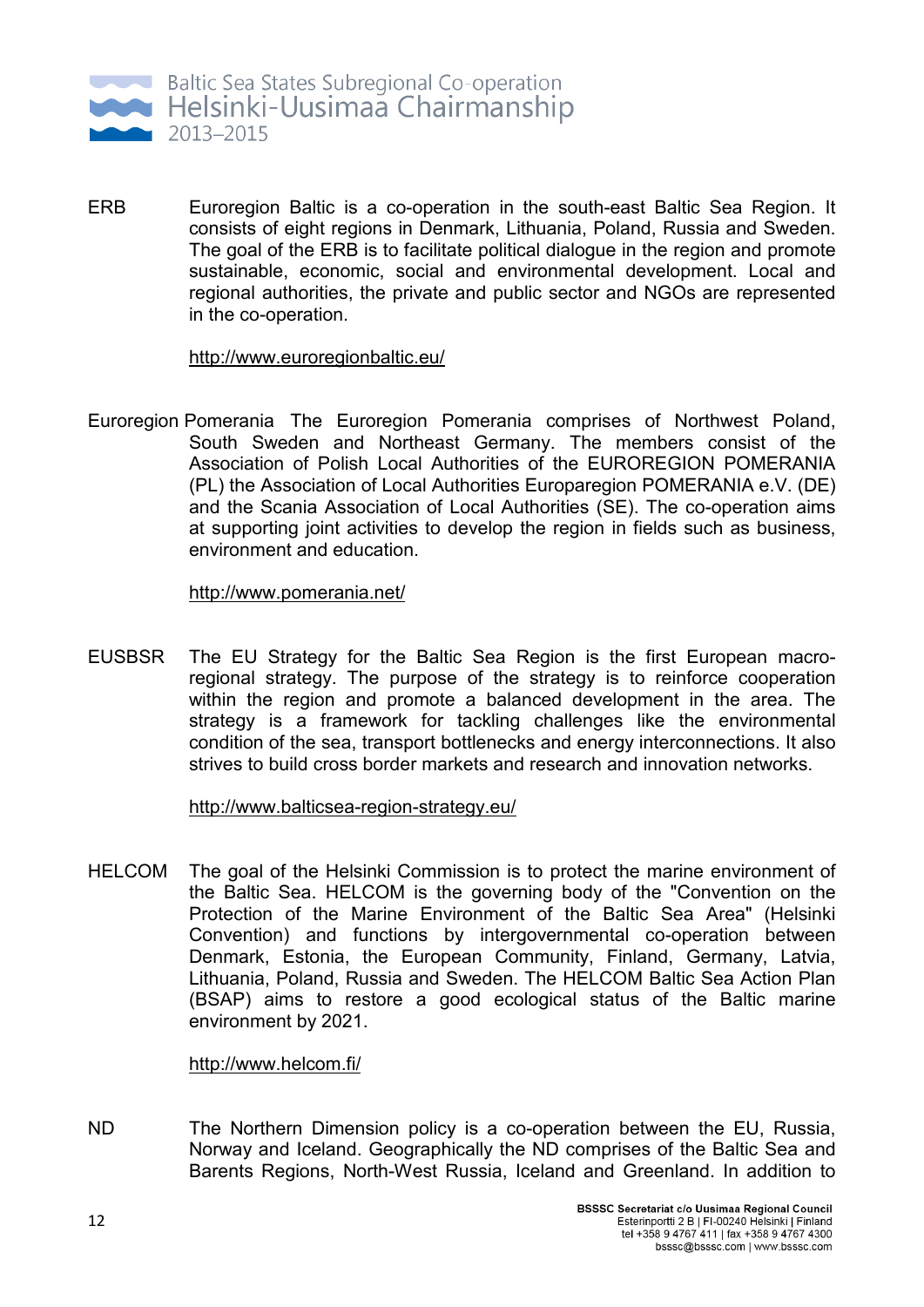

the participating states, regional councils and other international organizations and financial institutions may participate in the co-operation. The goal of the policy is to support stability, well-being and sustainable development in the region.

http://www.northerndimension.info/

NDBC The Northern Dimension Business Council supports the inclusion of the business sector in the ND policy. The NDBC promotes co-operation between government and business in order to increase the competitiveness of the region.

> http://www.northerndimension.info/component/content/article/10-innerpage/9 ndbc

NDI The Northern Dimension Institute is the academic partner of the ND structure. NDI generates, gathers and disseminates information, organises workshops and conducts research related to the policy.

#### http://www.ndinstitute.org/

NDPHS The Northern Dimension Partnership in Public Health and Social Well-being is a co-operation between ten governments, the European Commission and eight international organizations. The forum addresses challenges concerning health and social well-being in the ND area.

#### http://www.ndphs.org/

NDPC The Northern Partnership on Culture focuses on improving the conditions for the cultural and creative industries in the ND area. The NDPC promotes bridging the gap between public and private funding and strengthens cooperation between the industries and the business communities in the region.

#### http://www.ndpculture.org/

NDPTL The Northern Dimension Partnership on Transport and Logistics covers cooperation within the transport and logistics sector in the ND policy. The Transport Ministries of 11 countries and the European Commission form the partners of the NDPTL. The NDPTL coordinates and supervises the sectoral co-operation both on the regional and national level.

#### http://www.ndptl.org/